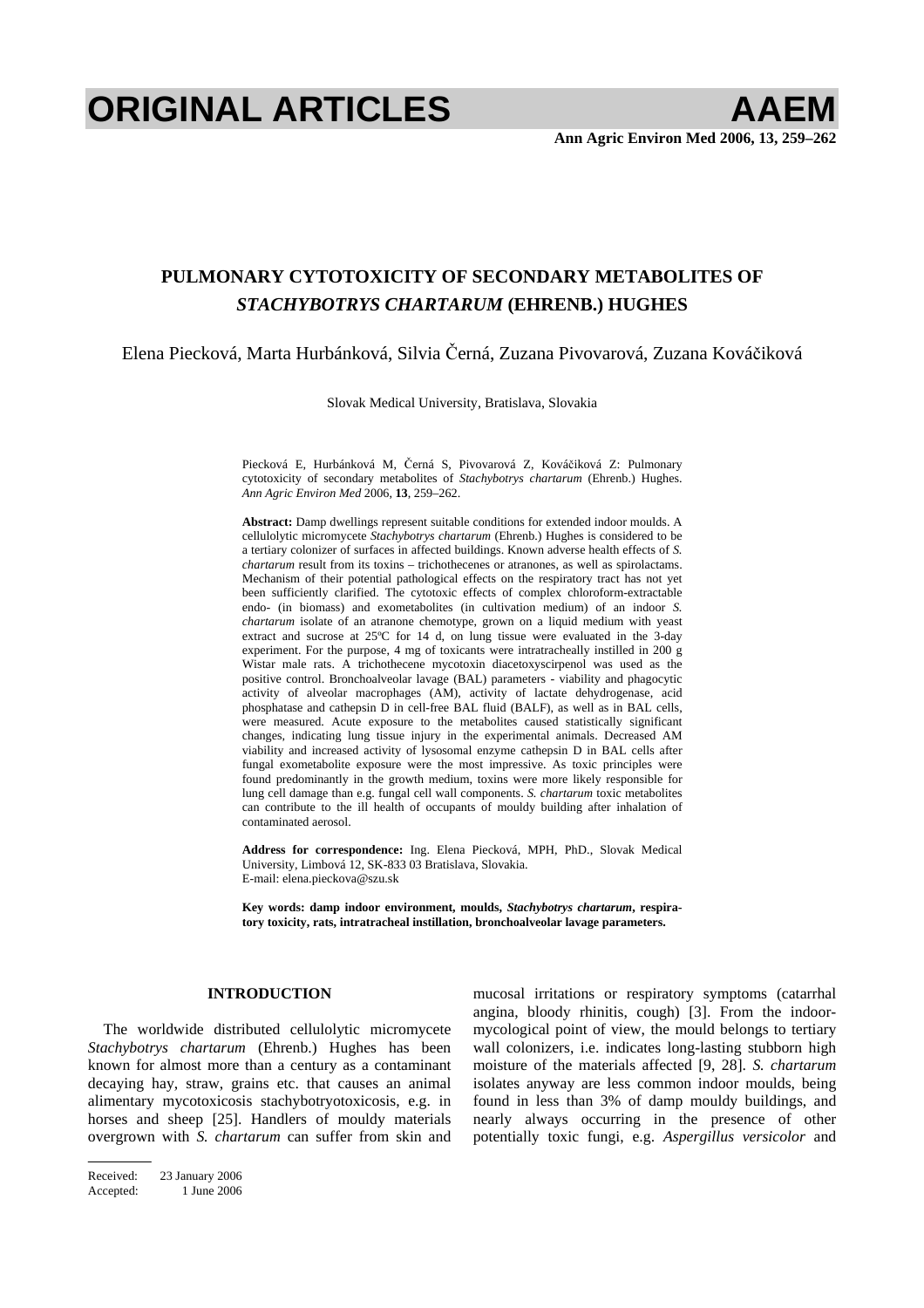*Penicillium* spp. [19, 24, 26, 32, 33]. In the last decade, there were many reports on building-related illnesses in connection with *S. chartarum* in damp buildings/ dwellings, based on epidemiological survaillances, including fatal cases of infant idiopathic hemosiderosis. However, no clear linkage of the presence of the fungus to health damage has been found [2, 4, 10, 15, 16]. There was no evidence that the fungus itself was a pathogen. Its toxins are believed to be causative agents of health damage [7, 18]. *S. chartarum* strains are able to produce either several macrocyclic trichothecene mycotoxins stachybotryotoxins (satratoxins, roridins, verrucarins) – chemotype A, or diterpenoid atranones and simple trichothecenes (trichodermol, trichodermin) – chemotype B, both accompanied with spirocyclic drimanes, that are concentrated in the cells and diffuse into the medium, including building materials [1, 14]. The mechanism of the potential pathological effects of *S. chartarum* secondary metabolites on the respiratory tract has not been sufficiently clarified to date. However, some animal studies of the effect of intranasaly or intratracheally instilled spores yielded results indicating inflammatory and cytotoxic potential of the fungus [22, 23, 30]. Due to their morphological properties – formed in slimy heads, > 10 mm in size, stachybotrys spores are unlikely able to reach the lower airways. Therefore, spore instillations cannot reflect real human exposure conditions.

To focuse more precisely on *S. chartarum* toxic principles' role in lung injury effects of the fungus, as only that should be physiologically relevant, we used direct intratracheal instillation of complex mixtures of its endo- and exometabolites to rats. The pulmonary cytotoxicity of crude chloroform-extractable metabolites of an office *S. chartarum* isolate of the atranone chemotype [29] was evaluated in bronchoalveolar lavage fluid within the framework of this study.

# **MATERIALS AND METHODS**

**Fungal metabolites.** *S. chartarum* was cultivated on the liquid medium with 2% yeast extract and 10% sucrose at 25ºC for 10 d. Separated biomass (endometabolites) and cultivation medium (exometabolites) were extracted twice with chloroform, extracts dried under vacuum and dissolved in 0.2% dimethylsulphoxide (DMSO; Merck, Darmstadt, Germany) to 20 mg/ml [27].

**Treatment of animals and bronchoalveolar lavage (BAL) performance.** Male Wistar rats (Velaz, Prague, Czech Republic) of about 200 g weight were used in the experiment (6 animals per toxicant). The animal treatment conformed with the Guidelines of the European Convention for the Protection of Vertebrate Animals for Experimental Purposes. After weighing and anaesthetizing of the animals with ether, an oto-rhino-laryngological mirror was set up in the correct position and the mouth cavity opened. Four mg of metabolite dissolved in 0.2 ml of 0.2% DMSO were intratracheally instilled to each rat by a special device. The animals in the control group were given 0.2 ml of 0.2% DMSO only. The mycotoxin diacetoxyscirpenol (DAS; Sigma, St. Louis, USA) was used as the positive control. After 3-days' exposure, the animals were killed by thiopental anaesthesis (150 mg/kg of animal) by exsanguination, cutting the vena cava caudalis, and bronchoalveolar lavage (BAL) performed according to Myrvik *et al.* [20]. The trachea was cannulated and the lungs washed *in situ* 5-times with 5 ml of saline. The pooled bronchoalveolar lavage fluid (BALF) was centrifuged (10 min, 450 g at 4ºC), the cell-free BALF was transferred into clean, cooled glass tubes and the BAL cell sediment adjusted to  $1 \times 10^6$  cells/ml by sterile saline [13].

**Evaluation of the lung cytotoxicity.** The potential lung cytotoxicity of endo- and exometabolites of S*. chartarum* was evaluated by measurement of the following BALF parameters: viability and phagocytic activity of alveolar macrophages (AM) [13], activity of lactate dehydrogenase (LDH) – determined immediately in the fresh cell-free BALF by means of a test kit LD 105 UV (Lachema, Brno, Czech Republic), of acid phosphatase (ACP) - measured during the day of BAL performance (test kit AC 565, Randox Laboratories, Antrim, UK), and of cathepsin D in cell-free BALF as well as in BAL cells [21].

The phagocytic activity of AM was determinated according to Fornůsek *et al.* [8] using 2-hydroxyethylmetacrylate particles (HEMA; Neosys, Prague, Czech Republic). Fifty ml of HEMA particles in phosphate buffered saline (PBS), pH 7.2, were added to 100 ml of BALF and incubated at 37ºC for 60 min while shaken at short intervals. Afterwards, May-Grünwald Giemsa staining was performed. Cells were considered positive when phagocytized at least 3 particles.

The AM viability was detected by fluorescent microscopy with 0.25% erythrosine as a staining solution (1 ml/1 ml of the cell suspension). The number of viable cells was counted by means of Bürker's chamber.

To obtain cell-free BALF, the original BALF was centrifuged at 450 g under 4ºC for 10 min. The activities of enzymes LDH and ACP were measured in cell-free BALF spectrophotometrically at 105 and 565 nm by the means of the aforementioned kits. For the determination of cathepsin D level at the BAL cells, fresh cell sediment was resuspended at the concentration of 106 AM/ml in PBS with 0.1% Triton X100, frozen and thawed three times, and centrifuged at 4ºC, 15,000 g for 20 min, and the enzyme activity measured in the supernatant. Lowry's determination of proteins was performed, with bovine serum albumin having been used as a standard for the calibration curve [21].

The results were statistically evaluated by Mann-Whitney's test.

#### **RESULTS**

**Lung cytotoxicity of** *S. chartarum* **metabolites.** In the experiment, viability of AM strongly decreased, espe-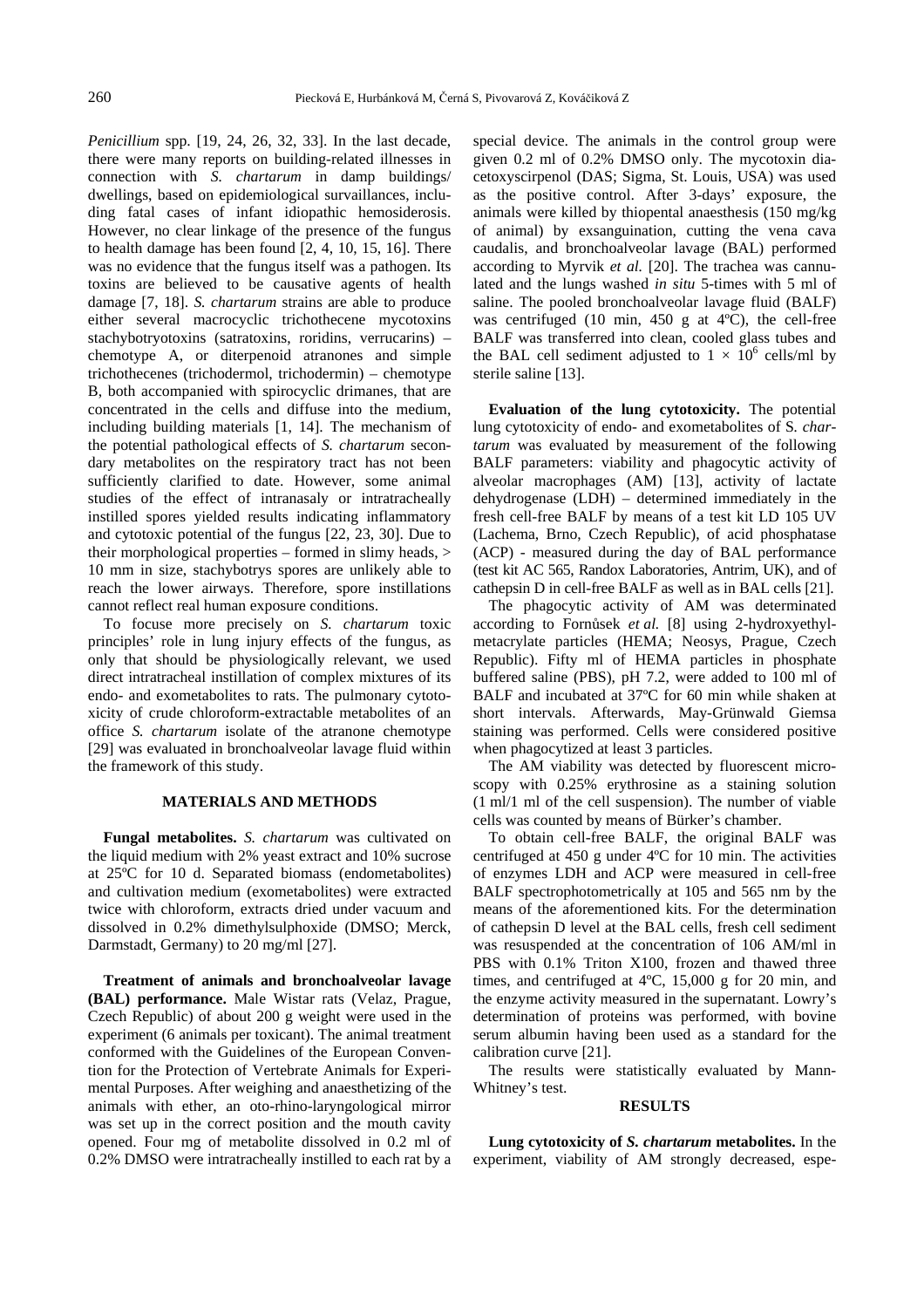

**Figure 1.** (A) Viability of alveolar macrophages (% of living cells); (B) phagocytic activity of alveolar macrophages (% of phagocyting cells); (C) activity of lactate dehydrogenase in cell-free bronchoalveolar lavage fluid ( $\mu$ kat.g protein<sup>-1</sup>); (D) activity of acid phosphatase in cell-free bronchoalveolar lavage fluid (nkat.g protein<sup>-1</sup>); (E) activity of cathepsin D in cell-free bronchoalveolar lavage fluid  $(U_{tyr} \text{mg protein}^{-1})$ ; (F) activity of cathepsin D in bronchoalveolar lavage cells  $(U_{\text{tyr}}.10^{-6}$  cells) after exposure to carrier (DMSO), endo- and exometabolites of *Stachybotrys chartarum* or diacetoxyscirpenol. Values represent medians and 25th and 75th percentiles.  $(U_{tyr}$ : mg of thyrosine released in one hour; \*p<0.05; \*\*p<0.01.)

cially after exposure to exometabolites,  $p<0.01$  (Fig. 1A), although the AM phagocytic activity was not significantly affected by any of the samples tested (Fig. 1B). The activity of LDH in cell-free BALF after exposure to the tested extracts was elevated, but not significantly (Fig. 1C). Activities of lysosomal enzymes - ACP and cathepsin  $D$  - in cell-free BALF increased,  $p<0.05$ , having also indicated lung tissue damage (Fig. 1D, E). However, the increase in the activity of cathepsin D in BAL cells represented mostly by AM - after exposure to the exometabolite fungal extracts was significant expressively (Fig. 1F).

**Comparison of the cytotoxic effects of endo- and exometabolites of** *S. chartarum* **with the effect of DAS.** In our experiments, the adverse effect of DAS was more expressive than with the endometabolite extract (significantly lower phagocytic activity of AM and higher activity of cathepsin D in BALF cells in DAS group) (Fig. 1B, F). The effects of exometabolites and DAS were comparable (Fig. 1).

The differences between the effects of endo- and exometabolites on the studied cytotoxic parameters were not significant.

### **DISCUSSION**

Intratracheal instillation is a widely-used method enabling materialization of toxic doses to experimental animals. BAL is the most suitable tool by providing estimates of relative toxicity of pulmonary toxicants, especially complex mixtures and those chemically nondefined. BAL is more sensitive than histological examination, and is also employed in pulmonary diseases diagnostics [12, 17].

Phagocytic activity of AM was not readibly affected in the study. It is improbable that phagocytosis could play a very active role in the macroorganism defence mechanisms, as the toxic principles studied were non-particulate.

Alveolar macrophages are the predominant cells present in BAL, and any changes in their number or functions determine lung injury and characterize the pathogenesis of such a response. Lowered viability and/or phagocytic capacity of AM usually result in impaired clearance of inhaled toxicants [6, 31].

Increased activity of  $LDH - a$  cytosolic enzyme – in extracellular fluids is generally considered to be a very sensitive indicator of damage to tissue cells' [5]. Rao *et al.* [30] obtained results similar to ours when the activity of LDH in cell-free BALF after exposure to the fungal extracts was slightly elevated: intratracheally instilled toxic *S. chartarum* spores (approx. 9.6 million) induced an increase of LDH activity in rats significantly ( $p =$ 0.0003).

In the case of increasing activites of ACP and cathepsin D in cell-free BALF, the effect could be caused by the enzymes' release from disturbed lung tissue and from disrupted BAL cells as well. Probably, because of the great variability of ACP activity values, its increase after exposure to the exometabolites was not highly significant (Fig. 4). The impressive increase of the activity of cathepsin D in BAL cells (AM) after exposure to exometabolites was a clear marker of cell activation burst, and reflected the higher defensive capacity of the lungs.

All enzymatic cytotoxic biomarkers in BAL were altered in our experiment. We are therefore not in full agreement with findings that the atranone-producing chemotype of *S. chartarum* does not induce toxicity to macrophages [1, 11].

The commercially available *Fusarium* spp. trichothecene mycotoxin DAS can cause inflammation and hemorrhage similar to the expected effects of complex stachybotrys-toxicants [34]. The results we obtained from the experiments proved that DAS toxic effect is similar to that of *S. chartarum* exometabolites, and more relevant than from endometabolites.

## **CONCLUSION**

Indoor-originated *S. chartarum* is able to produce metabolites with proven lung cytotoxicity, which was apparent mainly in extracellular products. Toxins, therefore, were probably more likely to be responsible for the adverse effects of the extracts studied than e. g. fungal cell wall components. Their spreading via contaminated detritus, dust particles or liquid aerosol in mouldy buildings has to be seriously taken into account, although, there are no exact measurements on real exposure of humans staying in such spaces. The stachybotrys contribution to respiratory complications in the occupants of affected spaces, especially very young children, should not be overlooked. In the future, better assessment of the